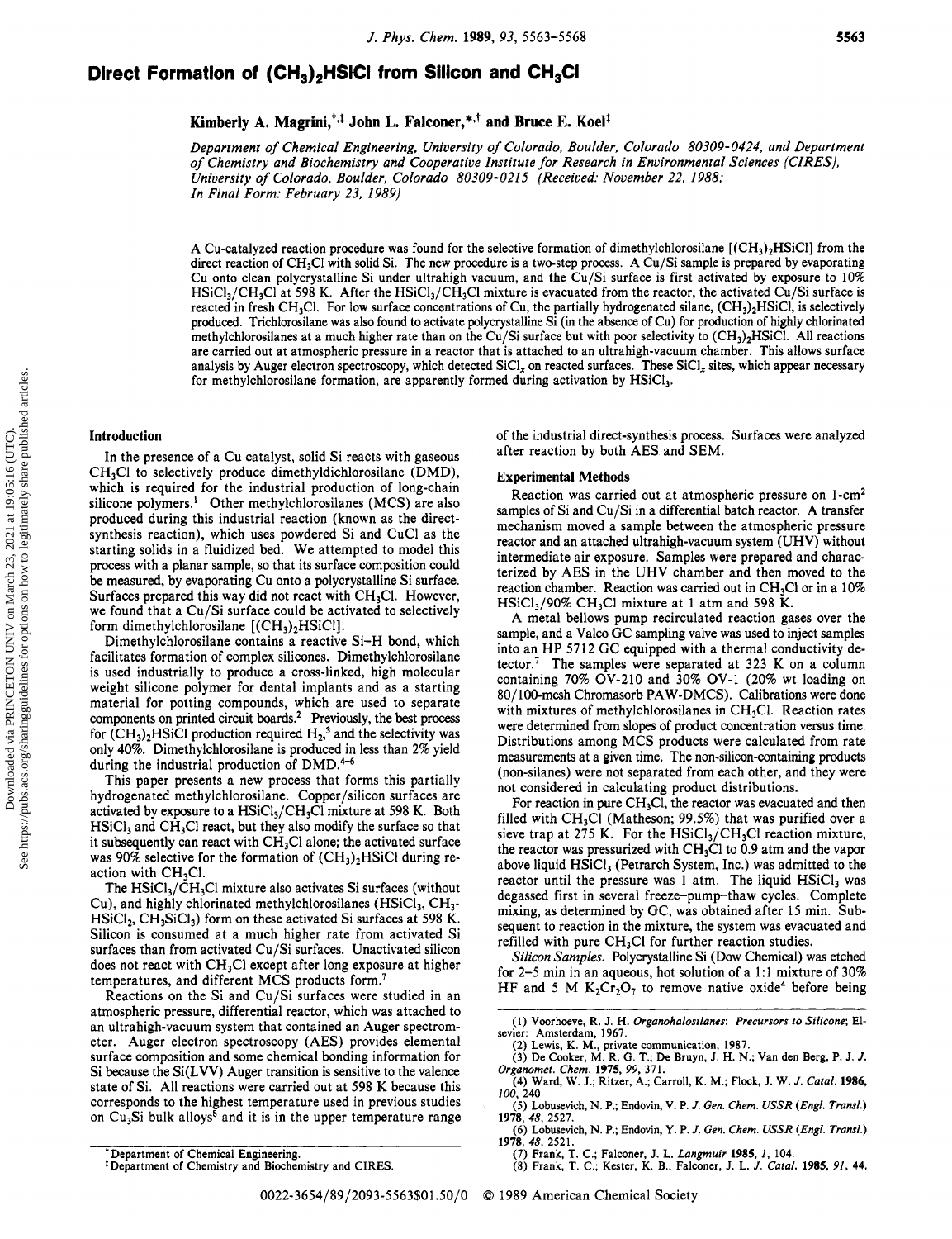



Figure 1. Gas-phase  $(CH_3)_2HSiCl$  concentration versus time. The polycrystalline Si (open circles) reacted with a  $10\% \text{ HSiCl}_3/\text{CH}_3\text{Cl}$ mixture. The Si<sup>\*</sup> and Cu/Si<sup>\*</sup> surfaces reacted with CH<sub>3</sub>Cl after activation by reaction in  $HSiCl<sub>3</sub>/CH<sub>3</sub>Cl.$ 

mounted on <sup>a</sup> stainless steel holder. Samples were heated by conduction from <sup>a</sup> resistively heated Mo bar clamped to the backside of the Si. A chromel-alumel thermocouple was spotwelded to the back of the Mo bar to measure sample temperature. Silicon samples were cleaned by cycles of  $Ar<sup>+</sup>$  bombardment and annealing (625 K, <sup>15</sup> min), and cleanliness was verified by AES. Even after extended cleaning cycles, small concentrations of C, Cl, and O remained because of residual  $CH<sub>3</sub>Cl$  in the system.

For studies on Cu/Si surfaces, Cu was evaporated from <sup>a</sup> heated  $\text{Al}_2\text{O}_3$  crucible. Copper coverages up to 4 nm were deposited on clean Si at 300 K, and samples were analyzed by AES before transfer into the reaction chamber. Copper thickness, which was reproducible to  $\pm 5\%$ , was estimated from the Cu/Si Auger peak intensity ratio and calibrations obtained by Rossi et al.<sup>9</sup> Depth profiling and profilometry verified the thickness for Cu evaporated onto <sup>a</sup> quartz substrate. Copper deposition increased C and Cl surface compositions, but these species are deposited after <sup>a</sup> short exposure to  $CH<sub>3</sub>Cl$  and thus no effort was made to further reduce their concentrations.

Surface Analysis. Samples were characterized before and after reaction by AES. A 3-keV,  $30-\mu A$  electron beam was used. Surface compositions were estimated from the AES peak-to-peak amplitudes of Si (1619 eV), Cu (917 eV), Cl (180 eV), C (273 eV), and O (510 eV) transitions and published sensitivity factors.<sup>10</sup> The high-energy Si transition was used because the low-energy Si peak, though more surface sensitive, changes line shape and amplitude with chemical environment. The high-energy Cu peak was used so that the escape depths of Si and Cu Auger electrons were similar. After reaction, samples were removed from the reactor system and examined by SEM.

## Results

1. Uncatalyzed Reactions. 1a.  $Si + CH<sub>3</sub>Cl$ . A cleaned Si sample did not react with  $CH<sub>3</sub>Cl$  to form methylchlorosilanes, even after 8 h at 598 K. After 10 min of CH<sub>3</sub>Cl exposure, however, low-boiling, non-silane products formed at <sup>a</sup> rate of <sup>5</sup>  $\times$  10<sup>13</sup> molecules/cm<sup>2</sup>·s. These products apparently formed from  $CH<sub>3</sub>Cl$  decomposition on Si since Auger analysis showed significant amounts of surface C (12%) though not much Cl (1%). Similar results have been reported on Si(100), which did not react with CH<sub>3</sub>Cl to form MCS even after 31 h at 670 K.<sup>7</sup> Thus, the Si surface does not readily react with  $CH<sub>3</sub>Cl$ .

1b. Si +  $HSiCl_3/CH_3Cl$ . In contrast, a  $HSiCl_3/CH_3Cl$ mixture reacted with clean Si to form  $CH<sub>3</sub>HSiCl<sub>2</sub>$ , (CH<sub>3</sub>)<sub>2</sub>HSiCl,



Figure 2. Gas-phase  $CH_3SiCl_3$  concentration versus time for the reaction of polycrystalline Si and Cu/poly-Si surfaces (open symbols) with <sup>a</sup> 10%  $HSiCl<sub>3</sub>/CH<sub>3</sub>Cl$  mixture. The Si\* and Cu/Si\* surfaces reacted with  $CH<sub>3</sub>Cl$  after activation in  $HSiCl<sub>3</sub>/CH<sub>3</sub>Cl$ .



Figure 3. Gas-phase  $CH<sub>3</sub>HSiCl<sub>2</sub>$  concentration versus time for the reaction of polycrystalline Si and Cu/poly-Si surfaces (open symbols) with a 10%  $\overline{\text{HSiCl}_3/\text{CH}_3\text{Cl}}$  mixture. The Si\* surface reacted with CH<sub>3</sub>Cl alone after activation in  $HSiCl<sub>3</sub>/CH<sub>3</sub>Cl$ .

#### TABLE I: Methylchlorosilane Induction Times

|                                    | induction time, min |                    |           |              |  |  |
|------------------------------------|---------------------|--------------------|-----------|--------------|--|--|
| products                           | Si <sup>a</sup>     | Cu/Si <sup>a</sup> | $Si^{*b}$ | $Cu/Si^{*b}$ |  |  |
| non-silanes                        |                     |                    |           |              |  |  |
| HSiCl <sub>3</sub>                 | c                   | c                  | 25        |              |  |  |
| $(CH_3)$ , HSiCl                   | 125                 | 420                | 20        | 150          |  |  |
| CH <sub>3</sub> HSiCl <sub>2</sub> | U                   |                    | 10        |              |  |  |
| CH <sub>3</sub> SiCl <sub>3</sub>  | 10                  | 225                | 30        | 250          |  |  |

<sup>a</sup> Surface reacted in 10% HSiCl<sub>3</sub>/CH<sub>3</sub>Cl. <sup>b</sup> Asterisk indicates surface reacted in CH<sub>3</sub>Cl after evacuation of  $10\%$  HSiCl<sub>3</sub>/CH<sub>3</sub>Cl.  $\text{c}$  HSiCl<sub>3</sub> is a reactant

TABLE II: Methylchlorosilane Formation Rates after 360 min of Reaction

| products                           | areal rate, $10^{14}$ molecules/cm <sup>2</sup> ·s |                    |           |              |  |  |
|------------------------------------|----------------------------------------------------|--------------------|-----------|--------------|--|--|
|                                    | Si <sup>e</sup>                                    | Cu/Si <sup>a</sup> | $Si^{*b}$ | $Cu/Si^{*b}$ |  |  |
| non-silane                         | $105^{\circ}$                                      |                    | 1100      | 0.5          |  |  |
| HSiCl <sub>1</sub>                 | $-112$                                             | $-34$              | 210       |              |  |  |
| (CH <sub>3</sub> ), HSiCl          |                                                    |                    | 35        | 0.6          |  |  |
| CH <sub>3</sub> HSiCl <sub>2</sub> | 68                                                 |                    | 200       |              |  |  |
| $CH3S1Cl3$                         | 26                                                 | 0.5                | 175       | 0.05         |  |  |

<sup>a</sup> Surfaces reacted in 10% HSiCl<sub>3</sub>/CH<sub>3</sub>Cl. <sup>b</sup> Asterisk indicates samples reacted in CH<sub>3</sub>Cl after evacuation of 10%  $HSiCl<sub>3</sub>/CH<sub>3</sub>Cl$ .

and CH<sub>3</sub>SiCl<sub>3</sub>. Over a 7-h reaction period, the rates of formation of  $(CH_3)_2$ HSiCl (Figure 1) and CH<sub>3</sub>SiCl<sub>3</sub> (Figure 2) increased while the rate of  $CH<sub>3</sub>HSiCl<sub>2</sub>$  formation was constant (Figure 3). The  $HSiCl<sub>3</sub>$  concentration decreased (Figure 4), and its rate of consumption was equal to the total rate of MCS formation.

<sup>(9)</sup> Rossi, G.; Kendelewicz, I.; Lindau, I.; Spicer, W. E. J. Vac. Sci. Technol. 1983, Al, 987.

<sup>(10)</sup> Davis, L. E.; MacDonald, N. C.; Palmberg, D. W.; Riach, G. E.; Weher, R. E. Handbook of Auger Spectroscopy, 2nd ed.; Physical Electronics: Eden Prairie, MN, 1976.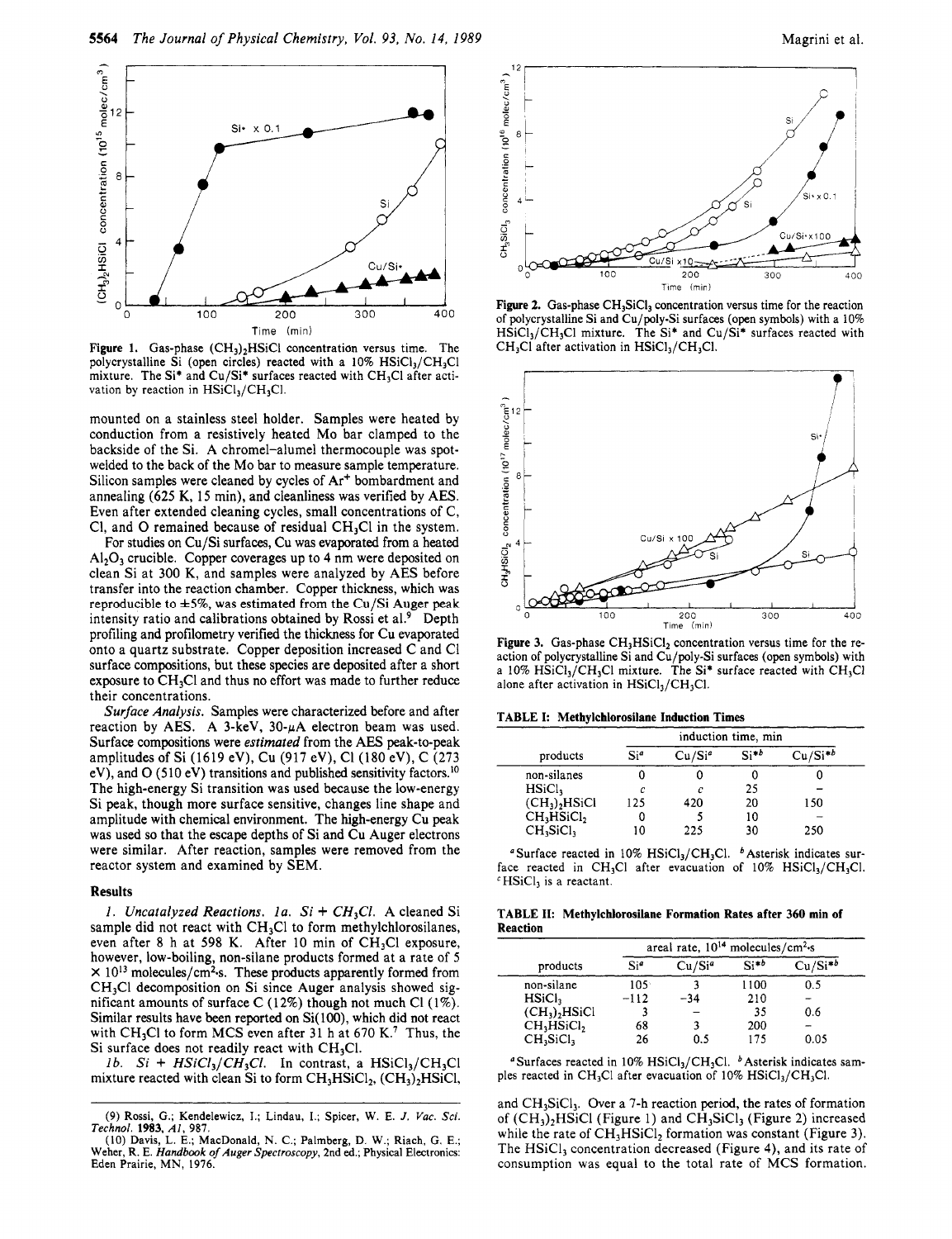

Figure 4. Gas-phase  $HSiCl<sub>3</sub>$  concentration versus time for the reaction of Si and Cu/poly-Si surfaces (open symbols) with a  $10\%$  HSiCl<sub>3</sub>/CH<sub>3</sub>Cl mixture. The  $Si^*$  surface reacted with CH<sub>3</sub>Cl after activation on  $HSiCl<sub>3</sub>/CH<sub>3</sub>Cl.$ 

TABLE III: Product Distributions after 360 min of Reaction

|                                    | product distribution, % |                    |           |              |  |  |
|------------------------------------|-------------------------|--------------------|-----------|--------------|--|--|
| products                           | Sie                     | Cu/Si <sup>a</sup> | $Si^{*b}$ | $Cu/Si^{*b}$ |  |  |
| HSiCl <sub>3</sub>                 |                         |                    | 34        |              |  |  |
| $(CH_3)_2HS_1Cl$                   | 2                       |                    | Ò         | 90           |  |  |
| CH <sub>3</sub> HSiCl <sub>2</sub> | 70                      | 86                 | 32        |              |  |  |
| CH <sub>3</sub> SiCl <sub>3</sub>  | 28                      | 14                 | 28        | 10           |  |  |

<sup>a</sup>Surfaces reacted in 10% HSiCl<sub>3</sub>/CH<sub>3</sub>Cl.  $^b$ Asterisk indicates surfaces were further reacted in MeCl after evacuation of  $10\%$  HSiCl<sub>3</sub>/ CH<sub>3</sub>Cl.  $c$  HSiCl<sub>3</sub> was a reactant, and this was not considered in determining the product distribution.

TABLE IV: Estimated Surface Compositions after Reaction

|                       |    | concn, atom % | reactn |    |    |   |           |
|-----------------------|----|---------------|--------|----|----|---|-----------|
| surface               | Si | Cu            | Сl     |    | О  | S | time, min |
| Si <sup>a</sup>       | 70 | 0             |        | 12 | 17 | 0 | 480       |
| $Cu/Si^a$<br>Si*b     | 27 | 32            | 9      | 25 |    | 2 | 600       |
|                       | 50 | 0             | 9      | 26 | 15 | 0 | 400       |
| $Cu/Si^{*b}$<br>Si**c | 39 |               | 25     | 19 | 14 | 2 | 775       |
|                       | 29 | 0             | 17     | 53 |    | 0 | 380       |
| $Cu/Si***$            | 40 |               | 19     | 39 | 2  | 0 | 1250      |

<sup>a</sup> Surface reacted with CH<sub>3</sub>Cl.  $\ ^{b}$  Asterisk indicates surface reacted with  $10\%$  HSiCl<sub>3</sub>/CH<sub>3</sub>Cl.  $\cdot$ Double asterisk indicates further reaction in  $CH<sub>3</sub>Cl$  after evacuation of  $HSiCl<sub>3</sub>/CH<sub>3</sub>Cl$ .

Essentially, no induction time was seen before  $CH<sub>3</sub>HSiCl<sub>2</sub>$  and  $CH<sub>3</sub>SiCl<sub>3</sub>$  formed, but  $(CH<sub>3</sub>)<sub>2</sub>HSiCl$  had an induction time of 125 min (Table I). After <sup>6</sup> <sup>h</sup> of reaction, the products were 70%  $CH<sub>3</sub>HSiCl<sub>2</sub>$ . The areal rates for these products are presented in Table II, and product distributions are in Table III. Rates determined from experiments on two samples were similar, as shown in Figures <sup>2</sup> and 3.

1c. Activated Si + CH<sub>3</sub>Cl. After reaction in the HSiCl<sub>3</sub>/  $CH<sub>3</sub>Cl$  mixture, the sample was analyzed by AES and then further reacted in pure  $CH<sub>3</sub>Cl$ . The AES analysis (Table IV) showed that the  $HSiCl_3/CH_3Cl$  mixture had chlorinated the surface, and an Auger peak was observed at 84 eV (Figure 5a) that corresponds to Si-Cl bonding.7 Since we have observed Cl on Si surfaces without the 84-eV peak being present, we associate the 84-eV peak with multiple chlorine atoms bound to Si and will refer to this as a  $SiCl<sub>x</sub>$  species.

This chlorinated surface reacted with pure  $CH<sub>3</sub>Cl$  after a short induction time (Table I) to form  $CH<sub>3</sub>HSiCl<sub>2</sub>$ ,  $CH<sub>3</sub>SiCl<sub>3</sub>$ , and  $HSiCl<sub>3</sub>$  (Figure 2-4) in approximately equal amounts. Less than 10% of the MCS products was  $(CH<sub>3</sub>)<sub>2</sub>HSiCl$  (Figure 1). The rates of formation of  $CH<sub>3</sub>HSiCl<sub>2</sub>$  and  $CH<sub>3</sub>SiCl<sub>3</sub>$  were constant until 250 min and then increased, while  $HSiCl<sub>3</sub>$  formed at a constant



Electron Volts (eV)

Figure 5. Si(LVV) Auger transitions for (a) <sup>a</sup> polycrystalline Si surface after reaction in 10% HSiCl<sub>3</sub>/CH<sub>3</sub>Cl at 598 K, (b) a Cu/Si sample after reaction with  $10\%$  HSiCl<sub>3</sub>/CH<sub>3</sub>Cl at 598 K, (c) activated polycrystalline Si after futher reaction in pure CH<sub>3</sub>Cl at 598 K, and (d) activated Cu/Si after further reaction in pure  $CH<sub>3</sub>Cl$  at 598 K.

rate over the entire reaction period. The rate of  $(CH_3)_2HSiCl$ formation decreased after 120 min. The rates of MCS formation are 3-15 times larger than the corresponding rates for reaction of the  $HSiCl_3/CH_3Cl$  mixture with Si. Non-silanes formed on this activated Si surface at <sup>a</sup> rate that was larger than the sum total of the MCS rates (Table II). On one sample, reaction continued until the Si was almost completely consumed. After <sup>a</sup> long reaction time, large amounts of C and Cl were present on the surfaces (Table IV), and the 84-eV peak due to  $SiCl<sub>x</sub>$  was still present (Figure 5c).

2. Copper-Catalyzed Reactions. 2a.  $Cu/Si + CH<sub>3</sub>Cl$ . A Si surface with <sup>4</sup> nm of evaporated Cu had an Auger spectrum that showed surface Si and Cu and <sup>a</sup> split Si peak, which is indicative of Cu-Si bonding.<sup>11-14</sup> This Cu/Si surface did not behave in the same manner as the Si and CuCl powders in the industrial direct-synthesis reaction. Methylchlorosilanes were not produced even after 30 h in CH<sub>3</sub>Cl at 598 K. In the same reactor, bulk  $Cu<sub>3</sub>Si$  alloys readily formed dimethyldichlorosilane with high selectivity. $8$  Though not active for MCS formation, the Cu/Si surface decomposed CH<sub>3</sub>Cl to non-silanes at a rate of  $10^{13}$ molecules/cm<sup>2</sup>-s. This rate is  $1-2$  orders of magnitude lower than that on the surfaces of alloys of  $Cu<sub>3</sub>Si$  bulk composition.

The Auger spectrum of the clean Cu/Si surface (Figure 6a) was similar to but not identical with that of  $Cu<sub>3</sub>Si$  (Figure 6b). For both surfaces, the compositions were similar (70% Cu), and the Si(LVV) peak was split into two peaks at 90 and 94 eV. The Cu/Si surface was slightly contaminated by C (3%), Cl (2%), and  $O(1\%)$ . The other significant difference is that the 90-eV peak was smaller than the 94-eV peak on  $Cu<sub>3</sub>Si$  but equal to the 94-eV peak on the Cu/Si surface. These results were quite reproducible and may indicate <sup>a</sup> subtle difference in bonding between Cu and Si on the two surfaces.

After 30 h in CH<sub>3</sub>Cl, a Cu/Si surface contained Cu, Si, C, Cl, O, and <sup>S</sup> (Table IV). In repeat experiments, sulfur was not seen but the reactivity was the same. The Si present gave <sup>a</sup> single

(14) Ringeisen, F.; Derrien, J. J. Vac. Sci. Technol. B 1983, 1, 546.

<sup>(11)</sup> Hanbucken, M.; Metois, J. S.; Mathiez, P.; Salvan, F. Surf. Sci. 1985, 162, 622.

<sup>(12)</sup> Taleb-Ibrahimi, V.; Mercier, C. A.; Sebenne, D.; Bolmont, D.; Chen,<br>P. Surf. Sci. 1985, 152/153, 1228.<br>(13) Dallaporta, H.; Cros, A. Surf. Sci. 1986, 178, 64.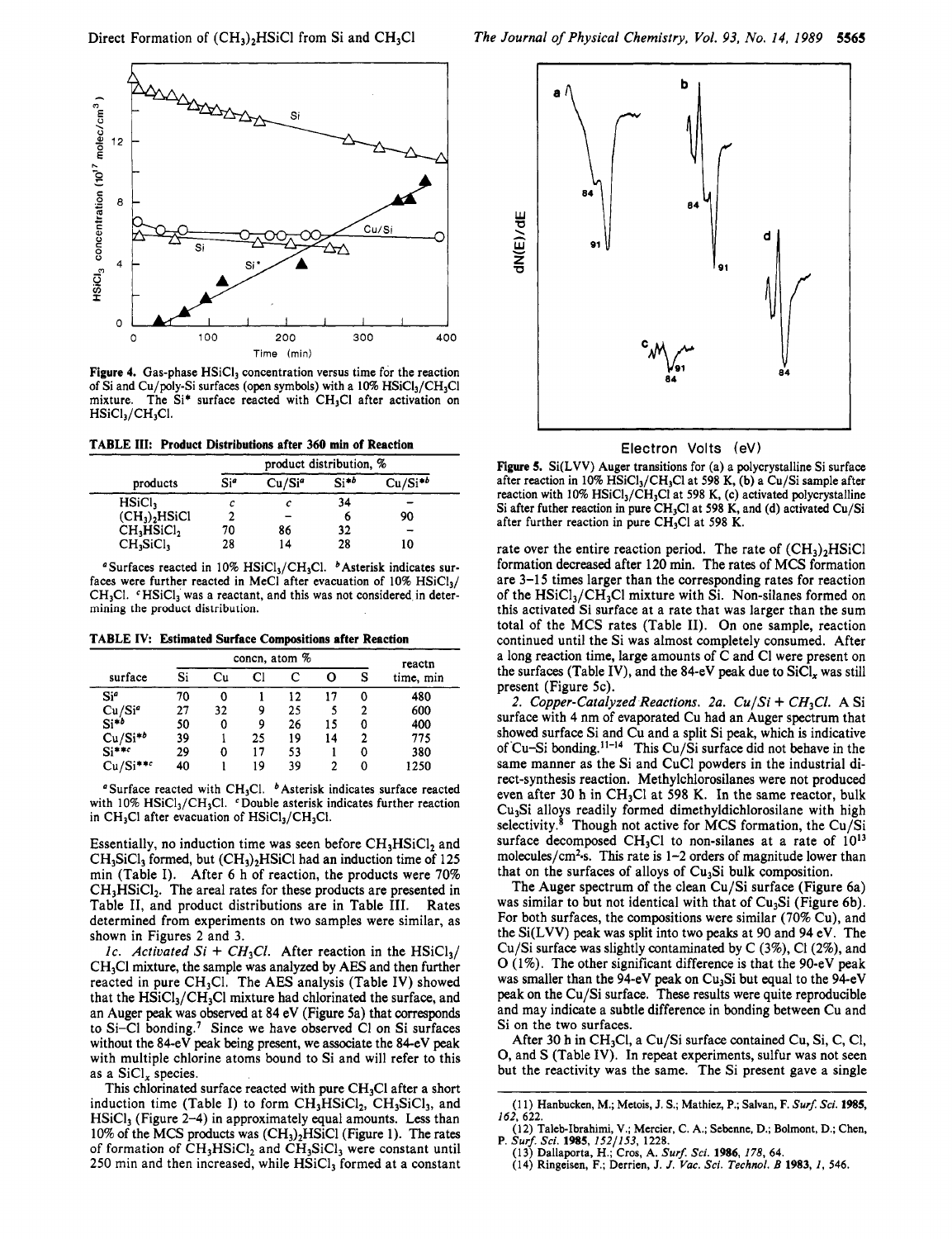



Figure 6. Si(LVV) Auger transitions for (a) polycrystalline Si with <sup>4</sup> nm of evaporated Cu, (b) clean Cu<sub>3</sub>Si, and (c) clean polycrystalline Si.

Auger peak at 91 eV after  $CH<sub>3</sub>Cl$  exposure. This indicates that <sup>a</sup> majority of the Si was in its elemental state and was not bonded to Cu.

2b.  $Cu/Si + HSiCl<sub>3</sub>/CH<sub>3</sub>Cl$ . Though Cu/Si surfaces were unreactive in CH<sub>3</sub>Cl, they reacted with a  $HSiCl<sub>3</sub>/CH<sub>3</sub>Cl$  mixture. Methyldichlorosilane  $[CH<sub>3</sub>HSiCl<sub>2</sub>]$  formed after a short induction time (Figure 3),  $CH_3SiCl_3$  formed after 225 min (Figure 2), and (CH3)2HSiCl started forming after 420 min. As these MCS products formed,  $HSiCl<sub>3</sub>$  was consumed at 10 times the rate of MCS formation. Rates of formation of all products were constant for 13 h, when reaction was stopped (Figure 7). The  $HSiCl_3/$ CH<sub>3</sub>Cl mixture reacted on the Cu/Si surface; no MCS products formed when the mixture was exposed to <sup>a</sup> Ta surface for <sup>6</sup> h at 598 K.

2c. Activated  $Cu/Si + CH<sub>2</sub>Cl$ . After reaction with the  $HSiCl<sub>3</sub>/CH<sub>3</sub>Cl$  mixture, the Cu/Si sample was analyzed by AES and then further reacted in pure  $CH<sub>3</sub>Cl$ . The surface contained more Si than before reaction and <sup>a</sup> large amount of surface Cl (Table IV). As indicated by the 84-eV shoulder on the Si(LVV) peak (Figure 5b), some Cl was bound to Si. Methyl chloride reacted with this surface, after significant induction periods (Table I), to form  $(CH<sub>3</sub>)<sub>2</sub>HSiCl$  and  $CH<sub>3</sub>SiCl<sub>3</sub>$  (Figures 1 and 2). Of the MCS products,  $90\%$  was  $(CH_3)$ , HSiCl, and the MCS formation rates were constant for 22 h, when reaction was stopped. The rates were much smaller than the rates of MCS formation from the  $HSiCl<sub>3</sub>/CH<sub>3</sub>Cl$  mixture (Table II). After reaction, carbon covered 39% of the surface (Table IV), and most of the surface Si was in the  $\text{SiCl}_x$  form (Figure 5d).

#### Discussion

Neither Si nor Cu/Si surfaces form methylchlorosilanes from  $CH<sub>3</sub>Cl$  alone at 598 K, though both surfaces decompose  $CH<sub>3</sub>Cl$ (as indicated by both non-silane formation and C and Cl deposits on the surface). Though both types of surfaces contained Cl after  $CH<sub>3</sub>Cl$  exposure, the Cl was not bonded to Si as the  $SiCl<sub>x</sub>$  species that was seen on  $Cu<sub>3</sub>Si$  surfaces.<sup>8</sup> Analysis by SEM showed no change in surface structures for the Si surfaces, even after <sup>33</sup> h in CH3C1. The Cu/Si surface had deposits of CuCl (identified by EDX) that apparently formed as  $CH<sub>3</sub>Cl$  decomposed to form Cl.

An  $HSiCl<sub>3</sub>/CH<sub>3</sub>Cl$  mixture activated both Si and Cu/Si surfaces for  $CH_3HSiCl_2$  and  $CH_3SiCl_3$  formation, and the  $SiCl_x$ species was present on both reacted surfaces. Thus, it appears that  $\text{SiCl}_x$  surface species are necessary for methylchlorosilane



Figure 7. Gas-phase concentrations of reaction products for the reaction of a Cu/poly-Si surface with  $10\%$  HSiCl<sub>3</sub>/CH<sub>3</sub>Cl mixture.

formation from Si. Rates were 1-2 orders of magnitude lower, and induction times were <sup>1</sup> order of magnitude longer on the Cu/Si surfaces than on Si alone, however. Selectivity for  $CH<sub>3</sub>HSiCl<sub>2</sub>$ was also higher on the Cu/Si surfaces. Further reaction of these activated surfaces (activated by the  $HSiCl<sub>3</sub>/CH<sub>3</sub>Cl$  mixture) with pure CH3C1 produced different product distributions, and the  $Cu/Si$  surfaces were highly selective for  $(CH<sub>3</sub>)<sub>2</sub>HSiCl$  production. Analysis by SEM after reaction with  $CH<sub>3</sub>Cl$  indicated large increases in surface areas of both Si and Cu/Si samples. We will first discuss the uncatalyzed reaction process and then the process in the presence of <sup>a</sup> Cu catalyst.

1. Uncatalyzed Reactions. Without activation, the Si surface did not form MCS at 598 K. Frank and Falconer<sup>7</sup> found that  $Si(100)$  reacted wtih CH<sub>3</sub>Cl after 9 h at 695 K (after an initial 31-h exposure to  $CH<sub>3</sub>Cl$  at 670 K) to form MCS, but in agreement with the present studies, they saw no reaction for <sup>31</sup> <sup>h</sup> at 670 K. Their active surface contained a  $\text{SiCl}_x$  species (84-eV Si Auger peak). This species may be necessary for reaction since Cl was also on the polycrystalline surface in the present study, but it was not in the  $\text{SiCl}_x$  form and the surface was not reactive.

1a. Reaction with  $HSiCl_3/CH_3Cl$ . Though unreactive with  $CH<sub>3</sub>Cl$  alone, clean Si readily reacts with a  $HSICl<sub>3</sub>/CH<sub>3</sub>Cl$ mixture. The 5-min induction period at <sup>598</sup> K is significantly shorter than the 40-h induction at 670–695 K for  $CH<sub>3</sub>Cl$  alone on Si(100).<sup>7</sup> Auger analysis after exposure to  $HSiCl<sub>3</sub>/CH<sub>3</sub>Cl$ shows that this mixture effectively chlorinated the surface and formed  $SiCl<sub>x</sub>$  species (84-eV Si peak). Apparently, these sites are required for MCS formation. These sites form only at elevated temperatures; exposure of clean Si at 300 K for <sup>1</sup> <sup>h</sup> to <sup>a</sup>  $HSiCl<sub>3</sub>/CH<sub>3</sub>Cl$  mixture deposited some Cl, but no  $SiCl<sub>x</sub>$  species were detected. Moreover, after exposure, this surface did not react with  $CH<sub>3</sub>Cl$  alone to form MCS at 598 K.

A mass balance indicates that the Si in the MCS products may be from HSiCl<sub>3</sub>. Since the MCS products are  $70\% \text{ CH}_3HSiCl_2$ and  $28\%$  CH<sub>3</sub>SiCl<sub>3</sub>, one possible mechanism is HSiCl<sub>3</sub> dissociation by statistical removal of either an H or <sup>a</sup> Cl atom; the bond dissociation energies in  $HSiCl<sub>3</sub>$  are 92 kcal/mol for the Si-H bond<sup>15,16</sup> and 104.8 for the Si-Cl bond.<sup>16</sup> Thus, the Si-H bond appears more likley to break, but this may be affected by how  $HSiCl<sub>3</sub>$  adsorbs. If the Si-H and Si-Cl bonds have similar

<sup>(15)</sup> Walsh, R. Acc. Chem. Res. 1981, 14, 246.

<sup>(16)</sup> Bell, T. N.; Perkins, K. A.; Perkins, P. G. J. Chem. Soc., Faraday Trans. <sup>1</sup> 1981, 77, 1779.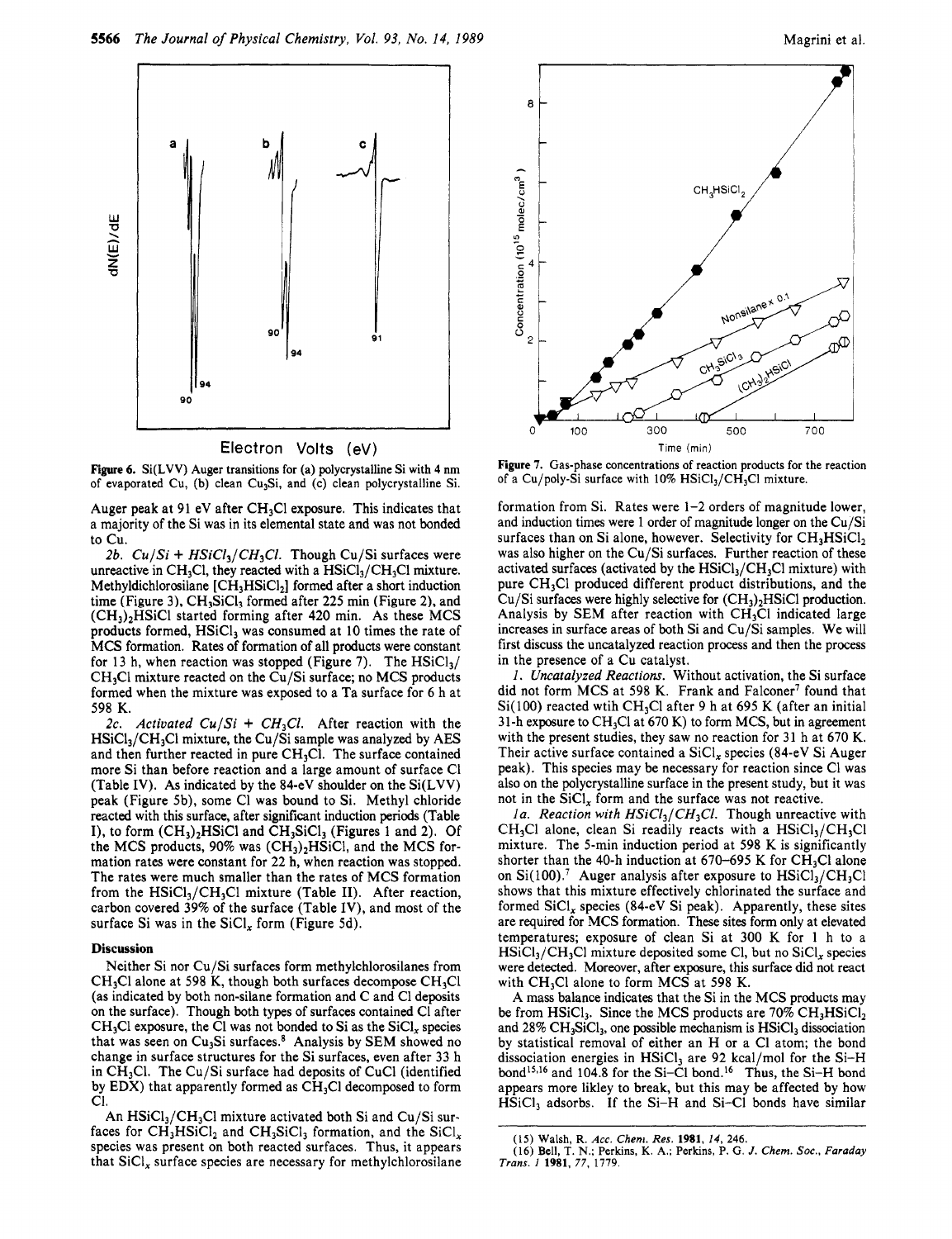probabilities of dissociating on the surface, then the concentration of  $HSiCl<sub>2</sub>(ads)$  species would be 3 times that of  $SiCl<sub>3</sub>(ads)$  species. If these species are all methylated by  $CH<sub>3</sub>Cl$ , a product distribution of 75% CH<sub>3</sub>HSiCl<sub>2</sub> and 25% CH<sub>3</sub>SiCl<sub>3</sub> is expected. This is close to the measured distribution; the small amount of  $(CH_3)$ <sub>2</sub>HSiCl (2%) may form by secondary reactions. This scheme requires  $CH<sub>3</sub>Cl$  dissociation, and the  $CH<sub>3</sub>$  species must react with the  $SiCl<sub>3</sub>(ads)$  and  $HSiCl<sub>2</sub>(ads)$  fragments much more rapidly than the Cl and H atoms on the surface react with these fragments. A proposed reaction sequence is as follows:

$$
CH3Cl \rightarrow CH3(ads) + Cl(ads)
$$
 (1)

$$
HSiCl3 \rightarrow HSiCl2(ads) + Cl(ads)
$$
 (2)

$$
HSiCl3 \rightarrow SiCl3(ads) + H(ads)
$$
 (3)

$$
HSiCl2(ads) + CH3(ads) \rightarrow CH3HSiCl2
$$
 (4)

$$
SiCl3(ads) + CH3(ads) \rightarrow CH3SiCl3
$$
 (5)

The Cl and H atoms can recombine to form  $Cl_2$ , HCl, and H<sub>2</sub>. According to this scheme, all the Si in the product is from  $HSiCl_3$ , and this is consistent with the mass balance. Since all of the Si-containing products contain CH<sub>3</sub> groups (i.e., SiCl<sub>4</sub> or SiH<sub>4</sub> were not observed), both  $HSiCl<sub>3</sub>$  and  $CH<sub>3</sub>Cl$  are necessary for the observed reactions.

Another possible mechanism for  $CH<sub>3</sub>HSiCl<sub>2</sub>$  formation is that  $HSiCl<sub>3</sub>$  forms HCl, which can react with CH<sub>3</sub>Cl. The reaction of HCl and CH<sub>3</sub>Cl has been reported to form methyldichlorosilane with high selectivity, and  $CH_3SiCl_3$  as a secondary product.<sup>17</sup>

1b. CH<sub>3</sub>Cl Reactions with Activated Surfaces. On the activated surface, reaction of CH<sub>3</sub>Cl alone formed MCS at a rate 3-12 times faster than reaction of the  $HSiCl<sub>3</sub>/CH<sub>3</sub>Cl$  mixture, and the products  $(HSiCl<sub>3</sub>, CH<sub>3</sub>HSiCl<sub>2</sub>, CH<sub>3</sub>SiCl<sub>3</sub>)$  were more highly chlorinated. Only <sup>a</sup> short induction period was seen. All the Si could be reacted to MCS, but when reaction was stopped with Si remaining, the surface was highly porous (as determined by SEM) and contained SiCl, sites, as well as high carbon concentrations.

The  $HSiCl<sub>3</sub>/CH<sub>3</sub>Cl$  reaction activated the surface for reaction with CH<sub>3</sub>Cl. On Si(100) activated by long exposures to CH<sub>3</sub>Cl at high temperatures,<sup>7</sup> the products formed were similar, except that  $SiCl<sub>4</sub>$  was also a major product and  $(CH<sub>3</sub>)<sub>2</sub>HSiCl$  was not seen. Thus, similar processes may occur in both cases.

2. Copper-Catalyzed Reactions. Though Si was bonded to Cu, as indicated by the split Si(LVV) Auger peaks, the Cu/Si surface was unlike bulk alloys such as  $Cu<sub>3</sub>Si$ , which readily react with  $CH<sub>3</sub>Cl$  to selectively form dimethyldichlorosilane.<sup>8</sup> As mentioned, the Si(LVV) Auger spectra of the Cu/Si surfaces are different from those of  $Cu<sub>3</sub>Si$  surfaces. Thus, a Cu/Si surface with the 90-eV peak of amplitude similar to the 94-eV peak does not react with CH3C1. Moreover, even after activation, the Cu/Si surfaces have different product distributions from bulk alloys. Thus, there appears to be <sup>a</sup> strong correlation between the surface interactions of the Cu/Si and the reactivity with  $CH<sub>3</sub>Cl$ .

2a. Reaction with  $HSiCl_3/CH_3Cl$ . The addition of Cu to Si reduced the reaction rates (Table II) of  $HSiCl<sub>3</sub>/CH<sub>3</sub>Cl$  mixtures and increased the  $CH<sub>3</sub>SiCl<sub>3</sub>$  induction times; the primary product, CH<sub>3</sub>HSiCl<sub>2</sub>, formed after 5 min at 598 K. The product distribution changed somewhat (Table III), and selectivity to  $CH<sub>3</sub>H \text{SiCl}_2$  increased. A mass balance on Si indicates that 10 times more HSiCl<sub>3</sub> reacted than MCS products formed, and thus, the solid Si may not be in the reaction products. The reacted surface also contained more Si than the fresh surface (Table IV), and this may also be an indication of Si deposition. That is, Cu may increase the rate of  $HSiCl<sub>3</sub>$  decomposition.

The Cu/Si surfaces, after reaction with  $HSiCl_3/CH_3Cl$  mixtures, contained more Cl than the Si surfaces did after similar treatment (Table IV). Analysis of reacted surfaces by EDX, however, showed that CuCl crystals formed, and thus, only some

(17) Gorbunov, A. I.; Belyi, A. P.; Filippov, G. G. Russ. Chem. Rev. (Engl. Transí.) 1974, 43, 291.

TABLE V: Product Distribution after 270 min of Reaction

|                                    | product distribution, %         |                                 |                                 |                    |  |  |
|------------------------------------|---------------------------------|---------------------------------|---------------------------------|--------------------|--|--|
| methylchlorosilane                 | Cu <sub>3</sub> Si <sup>a</sup> | Cu <sub>3</sub> Si <sup>b</sup> | Cu <sub>3</sub> Si <sup>c</sup> | Cu/Si <sup>d</sup> |  |  |
| $(CH_3)_2$ SiCl <sub>2</sub>       | 75                              |                                 | 20                              | 51                 |  |  |
| CH <sub>3</sub> SiCl <sub>2</sub>  | 22                              | 56                              | 55                              | 21                 |  |  |
| CH <sub>3</sub> HSiCl <sub>2</sub> |                                 | 25                              | 22                              | 19                 |  |  |
| $(CH_3)_2HS_1Cl$                   |                                 | 19                              |                                 |                    |  |  |
| HSiCl <sub>3</sub>                 |                                 |                                 |                                 |                    |  |  |
| $(CH3)3S1Cl$                       |                                 |                                 |                                 |                    |  |  |

eacted with CH<sub>3</sub>Cl only at 598 K.  $\frac{b}{2}$  Sample in (a) reacted 10%  $HSiCl<sub>3</sub>/CH<sub>3</sub>Cl$ . The HSiCl<sub>3</sub> was added at 300 K. <sup>e</sup>Sample in (b) further reacted in pure  $CH_3Cl$  only. "Sample of powdered Cu<sub>4</sub>Si that was reacted with  $\text{HSiCl}_3/\text{CH}_3\text{Cl}$  at 640 K.<sup>3</sup>

of the Cl was present as  $SiCl<sub>x</sub>$  (as shown by the 84-eV shoulder on the  $Si(LVV)$  Auger peak). Studies of  $Cl<sub>2</sub>$  adsorption on Cu films<sup>18</sup> also showed that CuCl<sub>x</sub> ( $x = 0$ –2) forms on Cu surfaces.

2b. Reactions with Activated Cu/Si Surfaces. One of the most interesting aspects of this work is the high selectivity to form  $(CH<sub>3</sub>)$ <sub>2</sub>HSiCl on the activated Cu/Si surface. This selective process can be carried out at <sup>a</sup> constant rate for long times. The 90% selectivity is much higher than that obtained either during the direct synthesis reaction on  $Cu<sub>3</sub>Si$  (only 2%) or in a process that required  $H_2$  in the feed (40%).<sup>3</sup>

The activated Si surfaces without Cu showed poor selectivity for  $(CH_3)$ <sub>2</sub>HSiCl, but their overall rate of formation of methylchlorosilanes was almost 500 times higher. The rate of  $(CH<sub>3</sub>)<sub>2</sub>$ HSiCl formation was over 50 times higher on the activated Si surface without Cu than on the activated Cu/Si surface. Thus, the Cu dramatically reduces reaction rates but acts as <sup>a</sup> selective inhibitor. On bulk Cu-Si alloys, reaction rates to MCS are also slower than on the activated Si surface.

After reaction, the C surface coverage was much higher than that seen after  $HSiCl_3/CH_3Cl$  activation. This carbon is a byproduct of CH<sub>3</sub>Cl decomposition, which creates the H atoms that bond to Si in  $(CH_3)_2$ HSiCl. Apparently, when CH<sub>3</sub>Cl decomposes, it does so completely because no chlorinated methyl groups  $(CH_2Cl, CHCl_2)$  appear in the MCS products.

2c. Reactions on  $\tilde{C}u_3Si$  Surfaces. Because the activated Cu/Si surfaces did not produce DMD, the desired product for linear silicones production, a  $Cu<sub>3</sub>Si$  sample was reacted with a  $HSiCl<sub>3</sub>/CH<sub>3</sub>Cl$  mixture. The Cu<sub>3</sub>Si surface is active by itself for selective formation of DMD.<sup>8</sup> Exposure of a clean Cu<sub>3</sub>Si surface to a  $HSiCl<sub>3</sub>/CH<sub>3</sub>Cl$  mixture did not result in the formation of DMD, however, and the products (Table V) were also different from those observed on Cu/Si (Table III). This is <sup>a</sup> futher indication that Cu deposited on Si does not form a  $Cu<sub>3</sub>Si$  alloy at 600 K. Lobusevich and Endovin<sup>5</sup> injected  $HSiCl<sub>3</sub>$  into a reacting bed of Cu and Si at 640 K and observed DMD, but they also saw a significant amount of  $CH<sub>3</sub>HSiCl<sub>2</sub>$  (Table V). The differences from  $Cu<sub>3</sub>Si$  may have been due to the 40 K higher temperature they used or the different form of Cu and Si. Also, introducing HSiCl<sub>3</sub> after the reaction had started may have made a difference.

Futher exposure of the "activated"  $Cu<sub>3</sub>Si$  surface to  $CH<sub>3</sub>Cl$ shifted the product distributions (Table V); the  $(CH_3)_2HSiCl$ product that formed from the  $HSiCl<sub>3</sub>/CH<sub>3</sub>Cl$  mixture was replaced by DMD. That is, H appears to displace Cl from DMD during reaction with HSiCl<sub>3</sub>.

#### **Conclusions**

Clean polycrystalline Si and Si with evaporated Cu layers are shown to be unreactive for methylchlorosilane formation from  $CH<sub>3</sub>Cl$ , but these surfaces slowly decompose  $CH<sub>3</sub>Cl$ . A mixture of  $HSiCl<sub>3</sub>$  and  $CH<sub>3</sub>Cl$  is reactive with these surfaces, however, and this reactivity appears related to the formation of  $SiCl<sub>x</sub>$  active sites on the surface. Though  $CH<sub>3</sub>Cl$  alone does not form these sites, the  $HSiCl_3/CH_3Cl$  mixture does. Most interestingly, once activated by  $HSiCl_3/CH_3Cl$ , these surfaces react with  $CH_3Cl$  to

<sup>(18)</sup> Sesselmann, W.; Chuang, T. J. Surf. Sci. 1986, 176, 22.